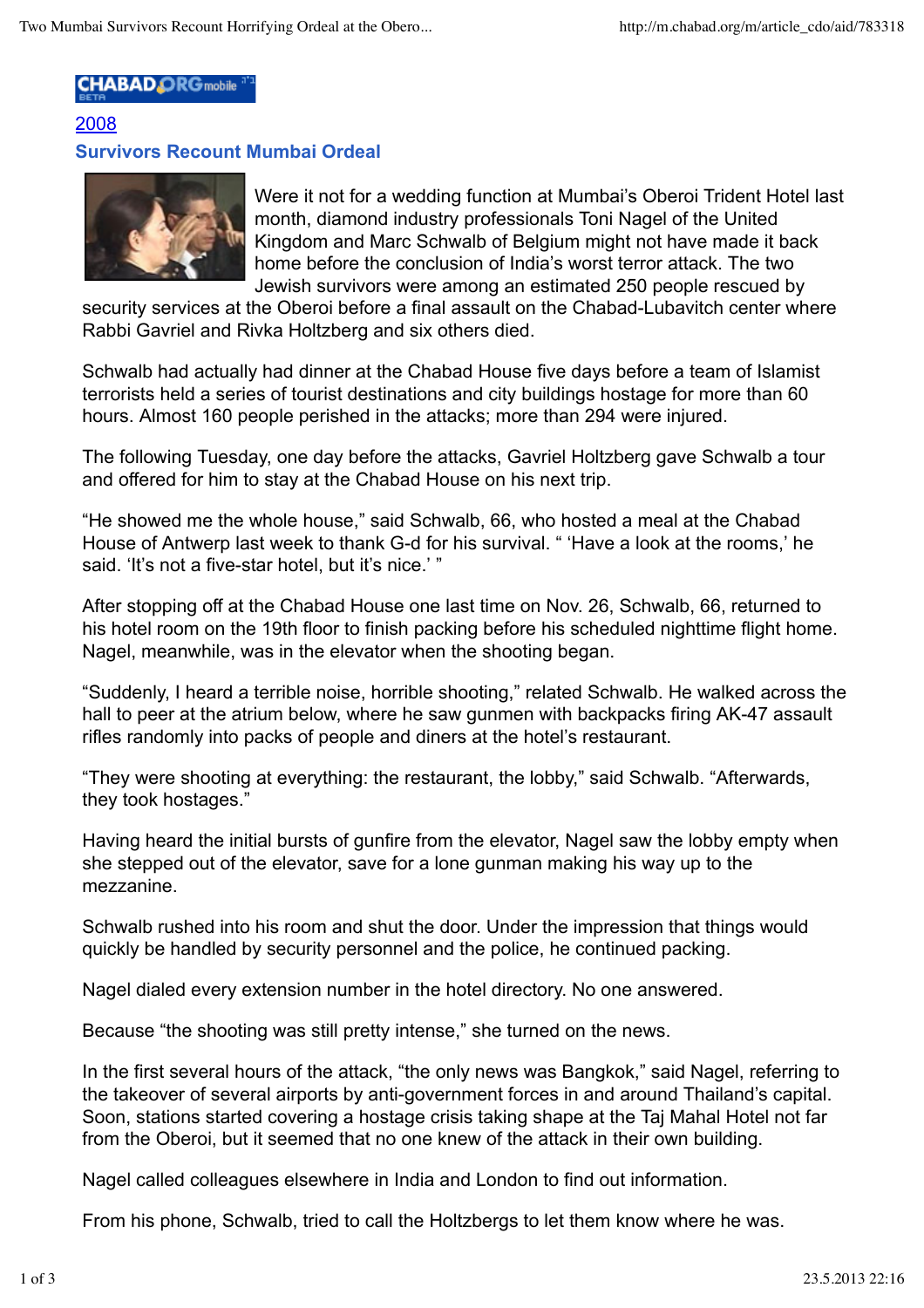"I realized later when I saw" the Chabad House on the television that the building was also taken over by terrorists.

"I didn't know when I said goodbye to Rav Gavriel, that it would be forever," he said, choked up by tears. "It's terrible, terrible."



## **Waiting in the Dark**

With no let up in the shooting, each barricaded the door. When smoke from fires either set by the terrorists or caused by one of several exploding grenades began pouring under the door, Nagel doused her curtains with water.

"But the smoke got thicker and thicker," she said.

Well into the second day of the crisis, Schwalb decided to break some side windows. It took considerable effort, but he was finally able to lean out and breathe some fresh air.

By now, the news was broadcasting the attack in the Oberoi and Nagel dialed a help number that flashed across the screen. **READ ORG** Thinking she was calling the police, she gave over her name

The Oberoi Trident Hotel

and room number, all over the sound of the fire alarm in the room.

"They kept asking questions," she said, "it wasn't very helpful."

Soon, she realized that she was actually speaking to the news station, which was broadcasting her own voice on television.

"I was trying to keep my wits about me," said Nagel. "I was thinking this might take along time. Do I have water? Do I have food?"

She managed to sleep a little.

"If I didn't sleep, I wouldn't have strength," she said. "I didn't know how long the adrenalin would last."

Nagel used the time to talk on her cell phone to her husband and two sons, aged seven and nine.

"I spoke in a very calm, relaxed way," said Nagel. "I didn't want to panic anyone. I didn't want to be dramatic.

Schwalb spoke with his wife, who called the Belgian consul.

"I was scared to death," said Schwalb. "The first time I was scared was when the hotel was on fire and the room filled with smoke.

"The second time was three in the morning, when I saw the hostages taken on T.V. I didn't know where, probably on the 18th floor."

Late the next day, military commandos banged on guests' doors.